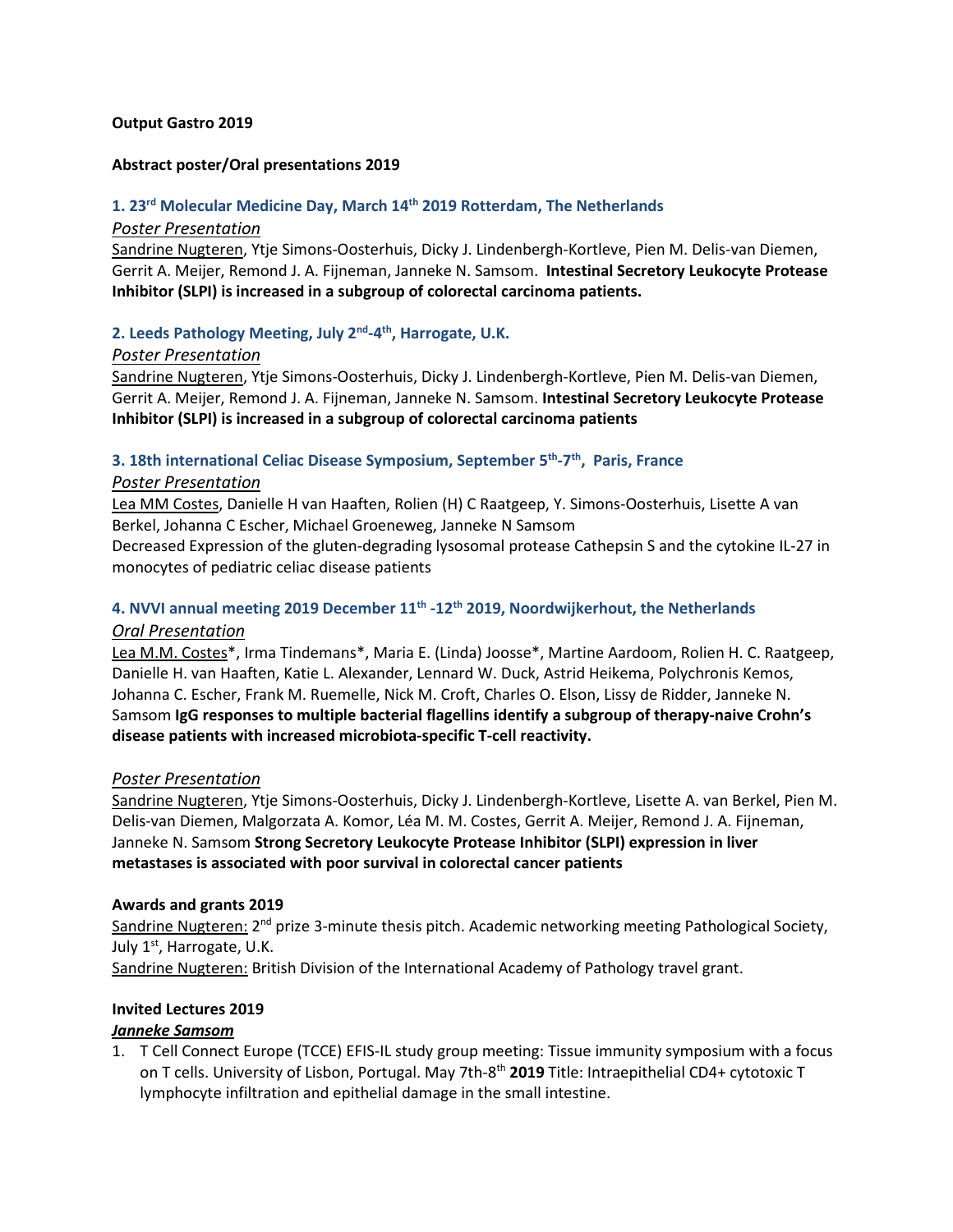- 2. 16<sup>th</sup> International Congress of Intestinal Rehabilitation & Transplant Association, Paris, France. July3rd-6th **2019** Title: Fundamental Immunology in Intestinal transplantation.
- 3. NVVI annual meeting 2019 December 11-12 **2019** Title: Tissue-specific immunity- it's all about environmental sensitivities.

## *Lea Costes*

PreventCD 21st Progress Meeting January 24-25, 2019, Leiden The Netherlands. Title: Role of gluten degradation by antigen presenting cells in the onset of celiac disease

## *Sandrine Nugteren*

Academic networking meeting Pathological Society, July 1st, Harrogate, U.K. Title: academic pathology training in the Netherlands

## **PhD thesis and defense**

M.E.(Linda) Joosse. Regulatory and Inflammatory T-cell responses in Inflammatory Bowel disease: a dynamic balance. Defense Nov 6<sup>th</sup> 2019. *Cum Laude* (with honors)

# **Publications 2019**

- 1. Veenbergen S, Li P, Raatgeep HC, Lindenbergh-Kortleve DJ, Simons-Oosterhuis Y, Farrel A, Costes LMM, Joosse ME, van Berkel LA, de Ruiter LF, van Leeuwen MA, Winter D, Holland SM, Freeman AF, Wakabayashi Y, Zhu J, de Ridder L, Driessen GJ, Escher JC, Leonard WJ, **Samsom JN**. IL-10 signaling in dendritic cells controls IL-1β-mediated IFNγ secretion by human CD4(+) T cells: relevance to inflammatory bowel disease. *Mucosal Immunol*. (2019) Sep;12(5):1201-1211.
- 2. Cheung KWK, van Groen BD, Spaans E, van Borselen MD, de Bruijn ACJM, Simons-Oosterhuis Y, Tibboel D, **Samsom JN**, Verdijk RM, Smeets B, Zhang L, Huang SM, Giacomini KM, de Wildt SN. A Comprehensive Analysis of Ontogeny of Renal Drug Transporters: mRNA Analyses, Quantitative Proteomics, and Localization. *Clin Pharmacol Ther*. (2019) Nov;106(5):1083-1092.
- 3. Costes LMM, Lindenbergh-Kortleve DJ, van Berkel LA, Veenbergen S, Raatgeep HRC, Simons-Oosterhuis Y, van Haaften DH, Karrich JJ, Escher JC, Groeneweg M, Clausen BE, Cupedo T, **Samsom JN**. IL-10 signaling prevents gluten-dependent intraepithelial CD4(+) cytotoxic T lymphocyte infiltration and epithelial damage in the small intestine. *Mucosal Immunol.* (2019) Mar;12(2):479- 490.
- 4. Karrich JJ, Romera-Hernández M, Papazian N, Veenbergen S, Cornelissen F, Aparicio-Domingo P, Stenhouse FH, Peddie CD, Hoogenboezem RM, den Hollander CWJ, Gaskell T, Medley T, Boon L, Blackburn CC, Withers DR, **Samsom JN**, Cupedo T. Expression of Plet1 controls interstitial migration of murine small intestinal dendritic cells. *Eur J Immunol*. (2019) Feb;49(2):290-301.
- 5. Joosse ME, Nederlof I, Walker LSK, **Samsom JN**. Tipping the balance: inhibitory checkpoints in intestinal homeostasis. *Mucosal Immunol.* (2019) Jan;12(1):21-35.